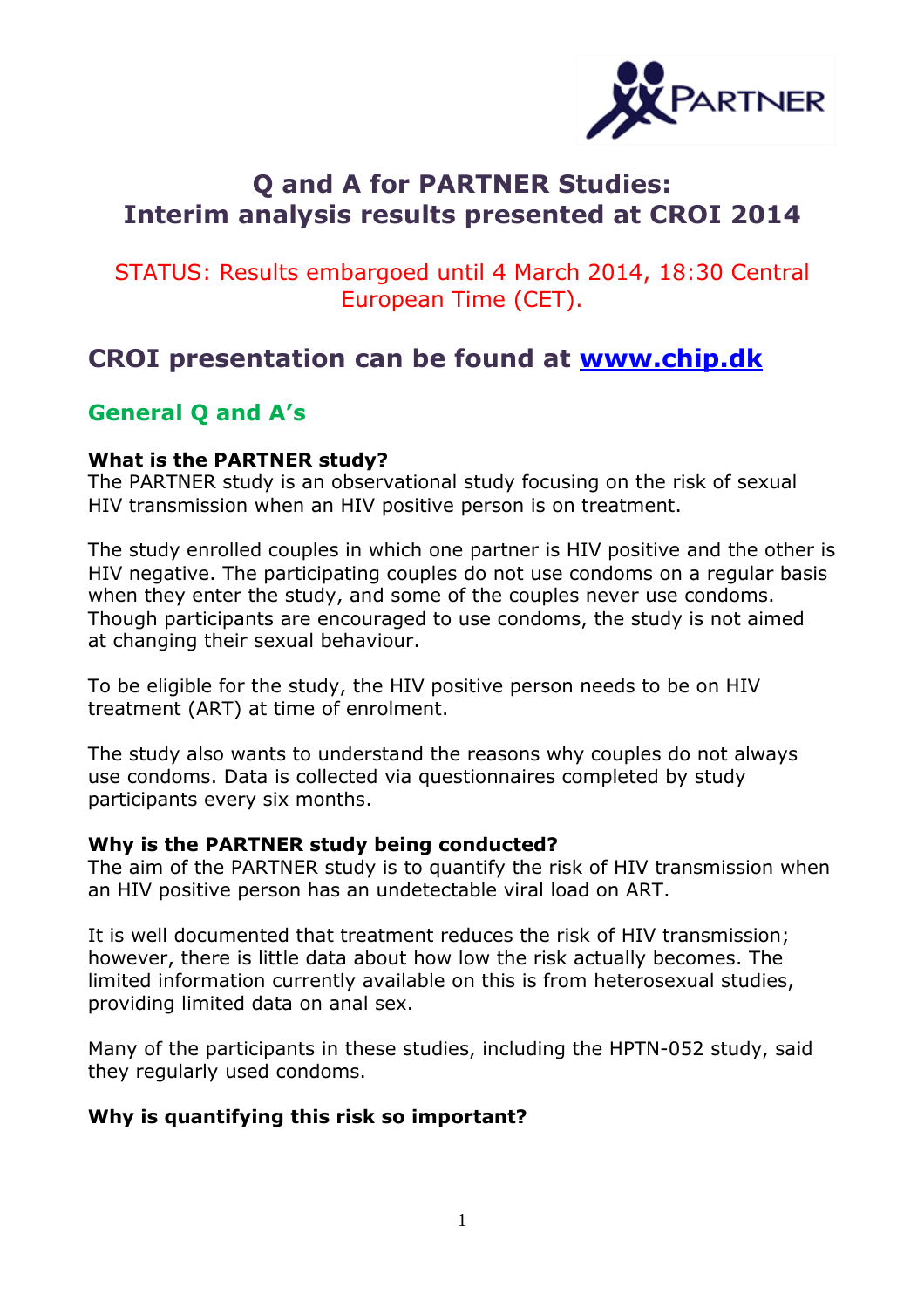

Quantifying the risk of transmission is important for two main reasons: to help reduce the risk of new infections and to understand the benefit of ART in reducing new HIV infections on a population level.

None of the previous observational studies restricted their analysis to people who reported not using condoms consistently, nor have they provided any substantive data on the risk from anal sex (gay or straight). Only 2% of participants (37 couples) in HPTN 052 were MSM (men who have sex with men) and 96% of the participants reported regular condom use. In MSM, anal intercourse without a condom is the major risk factor for HIV acquisition, especially for the receptive partner.

Currently, only two studies are currently looking at HIV transmission risk in MSM/anal sex: the PARTNER study, covering Europe and Opposites Attract, coordinated from Australia.

Treatment guidelines in many parts of the world already recommend ART initiation at diagnosis to help reduce transmission. Data, such as the PARTNER study provides, is necessary to confirm these assumed benefits.

## **Can the PARTNER study provide this data?**

Yes. The PARTNER study is designed to provide more evidence on this question than all previous studies combined. It will provide data on risks from heterosexual sex, as well as risk from anal sex, both straight and gay.

## **What are the results so far?**

The results presented at CROI 2014 report that no transmissions have occurred from an HIV positive partner who has an undetectable viral load.

Although new HIV transmissions occurred, none of these were linked to the HIV positive partner in the couple enrolled in the PARTNER study. In each case, an analysis of the genetic structure of the virus indicated that it had been acquired from a different partner.

These results are explained in more detail below.

## **What can the PARTNER study tell about condomless sex outside the main relationship?**

Condomless sex outside the main relationship was reported by the HIV negative partner in 3% of heterosexual couples and 34% of gay couples (the HIV positive partners were not asked about this).

## **Do these results mean it is safe to stop using condoms?**

No. The results presented by the PARTNER study report that, so far, no transmissions have occurred, exhibiting a low risk for study participants.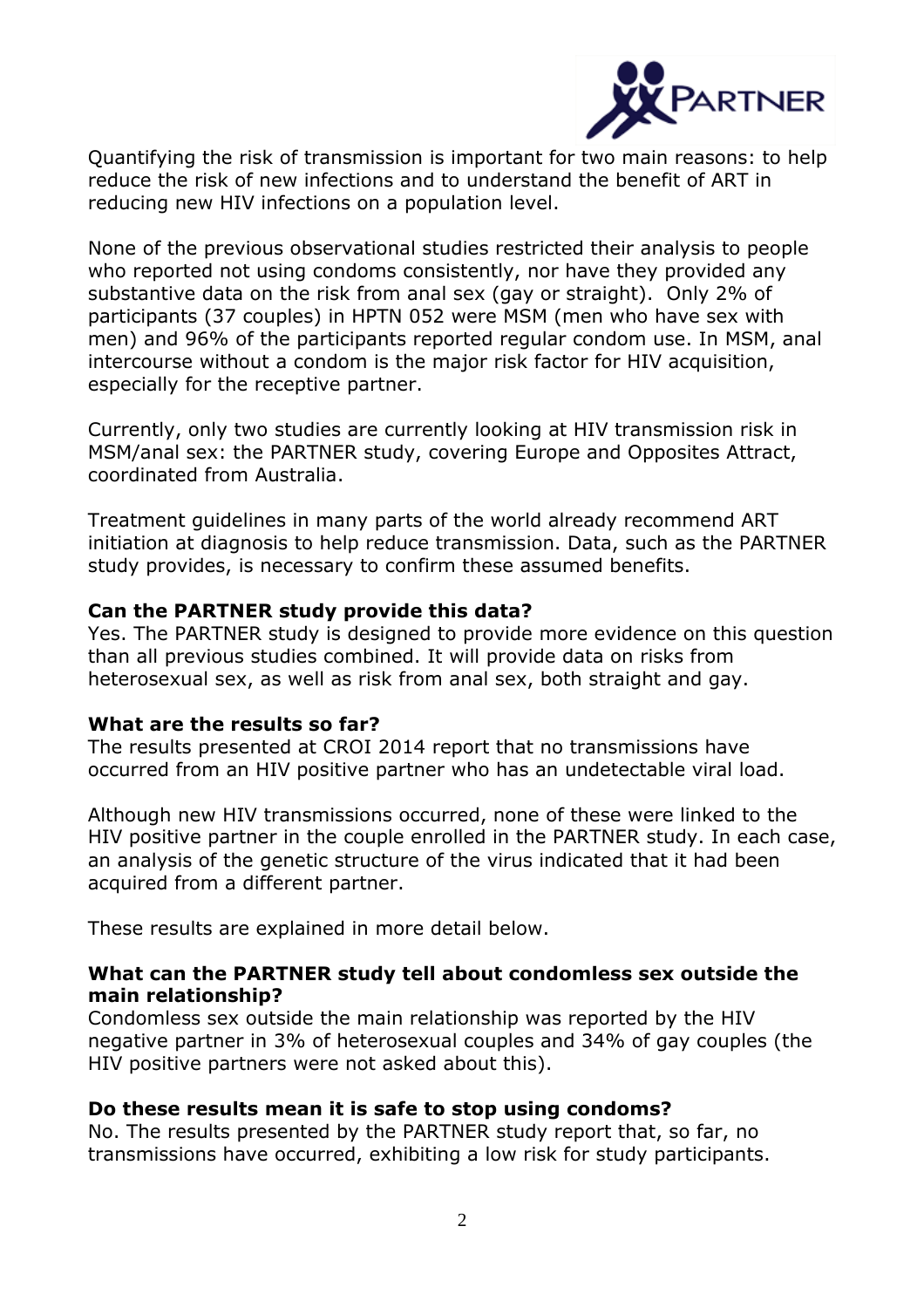

The study needs to continue with the planned follow-up and enrol more gay couples to increase the information about anal sex.

The PARTNER study still recommends using condoms.

## **Do the results mean that HIV positive people don't have to tell partners about their status?**

No. Issues about HIV disclosure are not part of this study.

All HIV negative participants in the study know that their partner is HIV positive and we advise full disclosure of HIV status to all sexual partners.

However, the results from the PARTNER study and other studies will help inform people about the risk of transmission when not using a condom, so they can decide for themselves whether or not to use a condom.

## **Is the PARTNER study promoting sex without condoms?**

No. This study only enrolled people who were already not using condoms. Couples didn't use condoms for an average of two years before entering the study and 25% of couples had not used condoms for more than six years.

The benefits of condom use, including contraceptive purposes and in protecting against other sexually transmitted infections (STIs), is emphasised at every study visit and is an important part of the study.

## **If a transmission occurs can the HIV positive person participating in the PARTNER study be prosecuted?**

No. The study is only being run in countries in which disclosure of HIV positive status provides protection against legal action or where such legal action is judged unlikely to occur.

By signing the informed consent form, HIV negative partners state that they know their partner is HIV positive and that they understand there is a risk of transmission from not using condoms.

If a negative partner becomes positive, the data from both partners is anonymized so their individual samples cannot be identified through the central study database.

## **Why don't people just use condoms?**

This is a good question and it is part of the PARTNER research.

More than 30 years into the HIV epidemic, many people, even in high risk groups, do not report consistent and continuous condom use. The reasons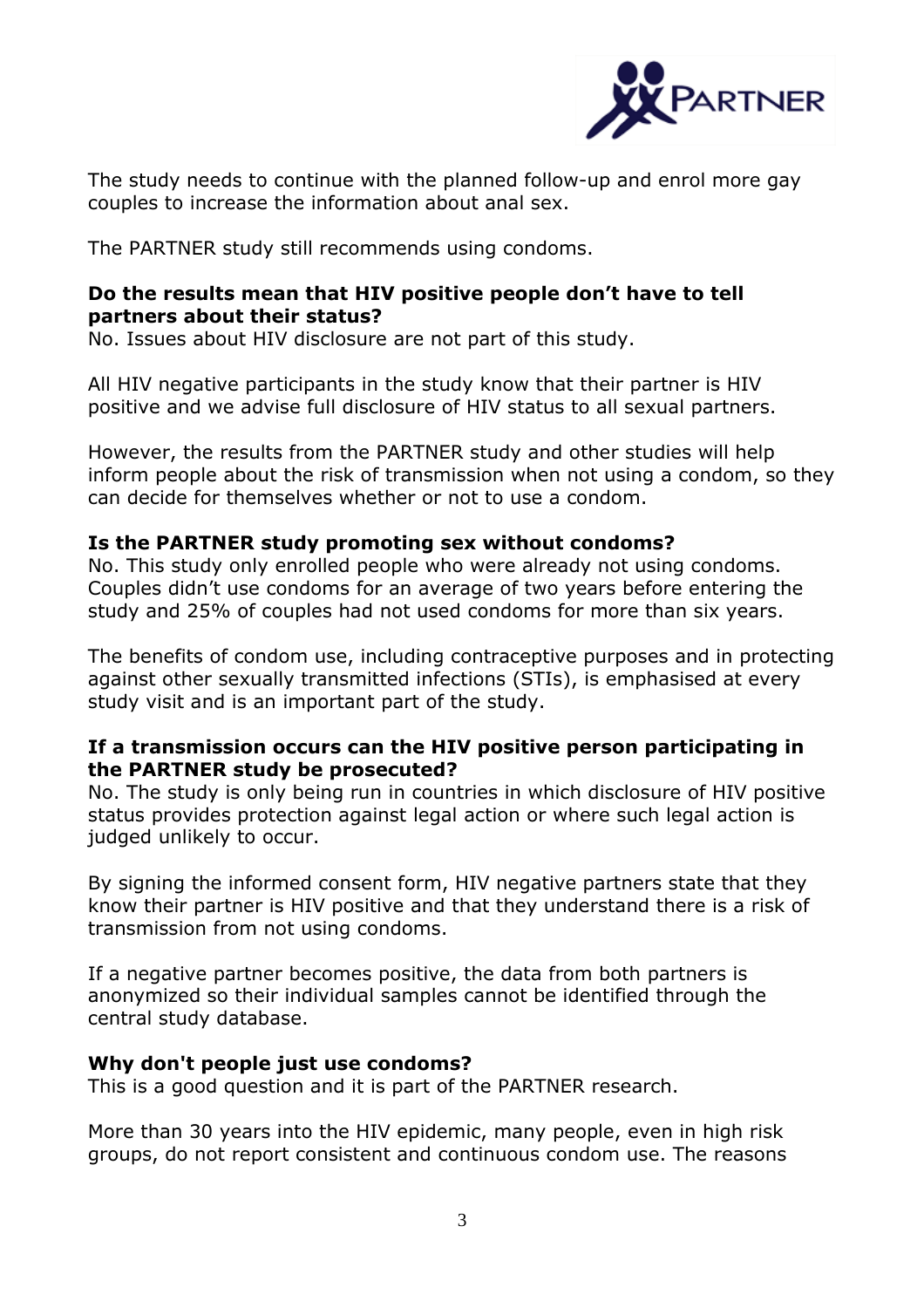

behind this are likely to be complex, but most Western countries continue to report high rates of new infections.

If the PARTNER study can help quantify the level of protection from HIV treatment, this will highlight that most new infections are likely to come from people who are not on treatment, including because they are undiagnosed.

This information will be invaluable in supporting programming for earlier testing and for the choice of earlier treatment if transmission risk is a concern.

The results will be just as important for HIV sero-different couples who continue to use condoms. Knowing that the risk is dramatically reduced even if a condom breaks or slips off is likely to have a significant psychological benefit in reducing residual anxiety that either partner might have about even a low risk of transmission.

#### **Who is taking part?**

By February 2014, the PARTNER study had enrolled 1145 sero-different couples, of which 458 couples are gay male couples and 687 are heterosexual couples.

Most of the HIV positive partners have been on treatment for many years, with a median (average) of 7 years. However, 25% of participants have been on treatment for less than 3 years and 25% for more than 14 years.

Couples reported having sex without a condom about once a week (average of 50 times a year). For 25% of couples this was less than 15 times a year and for another 25% it was more than 76 times a year.

#### **Where is the study taking place?**

The PARTNER study has enrolled participants in 14 European countries: Finland, Sweden, Denmark, UK, Ireland, Belgium, Germany, The Netherlands, France, Austria, Switzerland, Italy, Spain and Portugal.

In total, 75 clinics and hospitals participate in the PARTNER study.

#### **How is the PARTNER study funded?**

The first stage of the PARTNER study is funded by the National Institute of Health Research in the UK.

#### **Who is running this study?**

The PARTNER study is a collaboration involving independent researchers and scientists from Europe.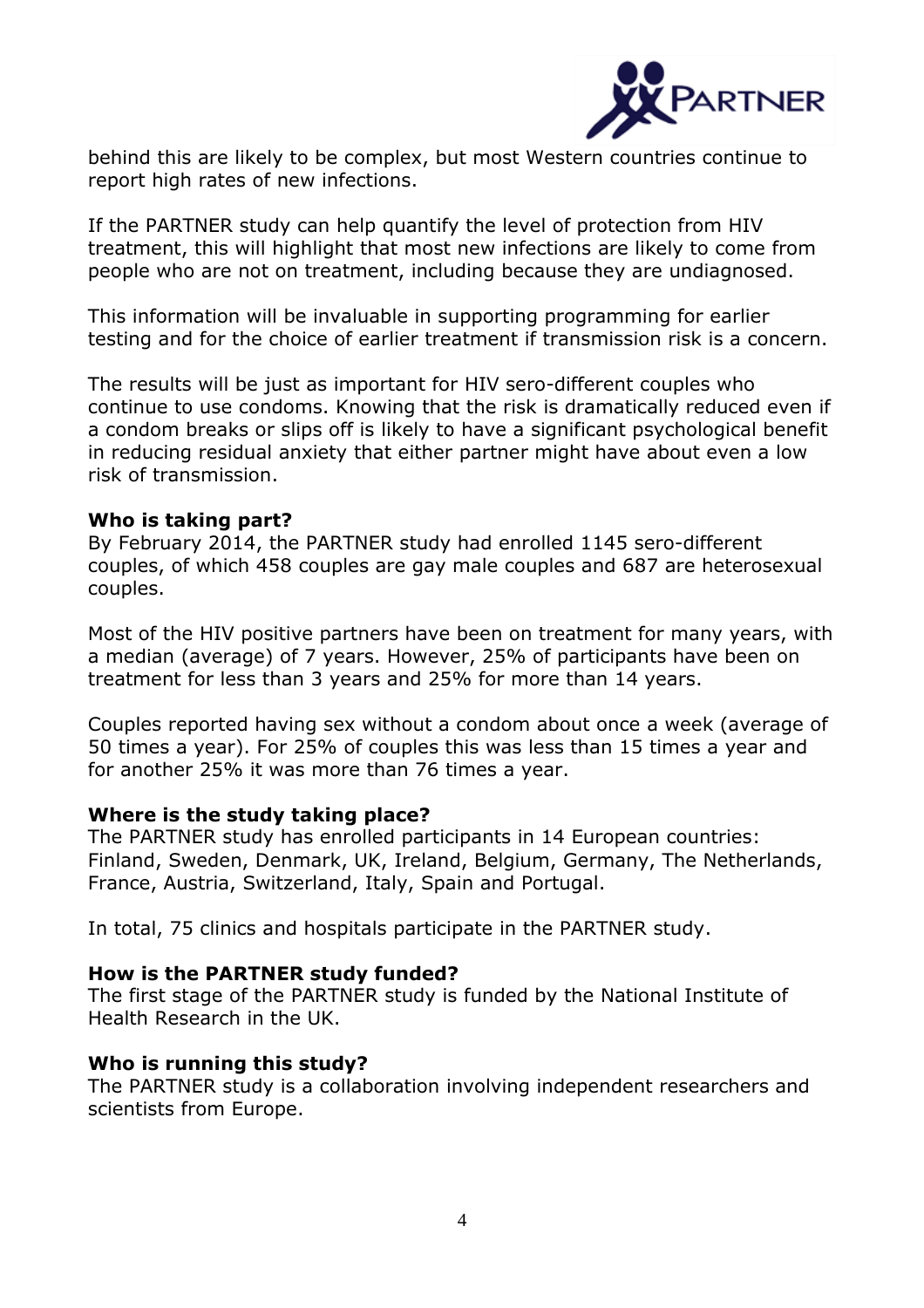

The study Steering Committee includes doctors, researchers and community advocates.

The PARTNER study Executive Committee is: Prof Andrew Phillips, University College London (UCL) Prof Jens Lundgren, University of Copenhagen and Rigshospitalet, Copenhagen, Denmark Dr Alison Rodger, UCL Tina Bruun, Copenhagen HIV Programme (CHIP) Simon Collins, HIV i-Base, London Prof. Pietro Vernazza, Switzerland Dr. Vicente Estrada, Spain Prof Jan Van Lunzen, Germany Giulio Maria Corbelli, EATG, Italy

## **Q and A's about the interim results from PARTNER**

#### **What was presented at CROI?**

The results presented at CROI are part of a planned interim analysis. Since this is an observational study and all partners are encouraged to use condoms in any case it was decided to present interim results irrespective of what results were observed.

The interim results are based on nearly 1000 couple-years of condomless sex in sero-different couples where the positive person is on ART.

The analysis showed that so far no transmissions have occurred within a couple in which the positive person was on ART. This is only from eligible couple years – which mean it is based on data where the HIV positive partner had an undetectable viral load on the most recent test (at most 12 months before).

By 1st November 2013, 1,110 couples were recruited and followed for a total of 1151 years of follow-up. The interim results are from 767 couples who contributed 894 eligible couple years of follow-up (586 in heterosexual couples and 308 in gay male couples).

#### **How will the results be communicated to the participating couples?** A few weeks before the conference, the study sites were informed about these results. This was to allow the study sites that experienced a sero-conversion time to discuss the results with involved study participants in advance.

Although these results remain confidential until the presentation, it is important that participants hear the results from their study team rather than in a news report.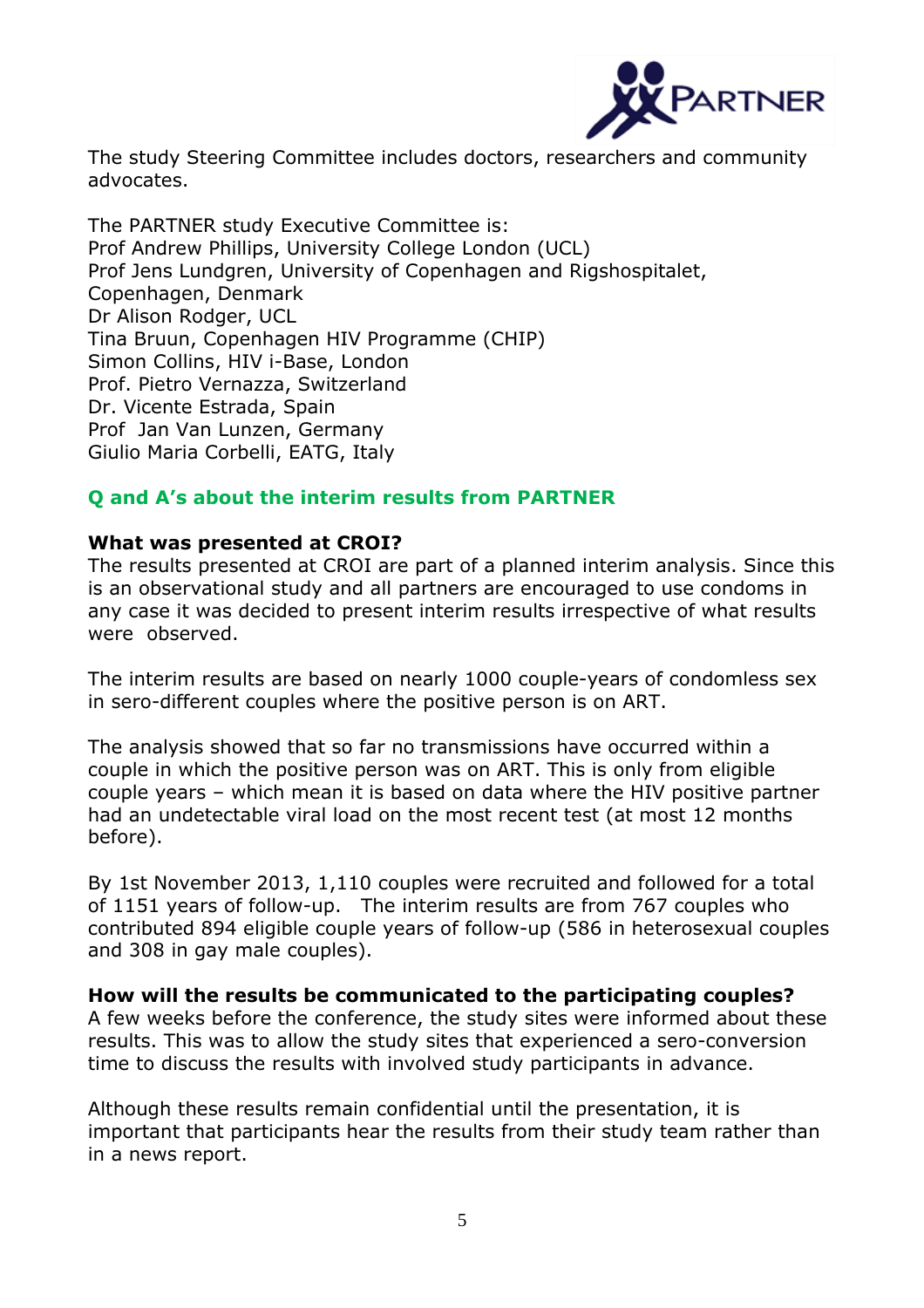

## **What do these results mean?**

Because no transmission has so far occurred between partners, the results support that treatment dramatically reduces the risk of transmission.

This is an early analysis and the study needs to continue to collect data with a longer follow-up.

No study can prove that something is 100% safe. Research can only try to quantify levels of risk. If the risk is shown to be very low, this is generally interpreted as being safe. However, these interpretations may vary depending on individual decisions about risk.

## **How many HIV transmissions would we have observed had HIV positive partners not been on ART, but had the same sexual behaviour?**

We estimated that we would have observed approximately 15 infections in heterosexual couples and 86 in homosexual couples.

These estimations are based on assumptions regarding the probability of HIV transmission per sex act from two meta-analyses:

Boily (2009) estimated the rate of transmission per heterosexual sex act in high income countries: Male to female to be 0.0008 (95% CI: 0.0006-0.0011) and female to male to be 0.0004 (95% CI:0.0001-0.0014).

Baggaley (2010) estimated the probability of transmission per receptive anal sex act to be 0.014 (95%CI: 0.002-0.025).

## **Why does the study refer to confidence intervals? What do these mean?**

When estimating risk, scientists have to allow for the fact that results may occur by chance. This involves calculating an upper or lower range of possible values called the confidence interval (CI). The 95% CI is the range of results that could be observed given the possible effects of chance.

In general, the larger the study, the more confident we can be that the results are genuine and not due to chance. In this type of study, the size of the study is measured by the total number of years people are followed for rather than just the number of participants. This is why the continued follow-up time is essential in the PARTNER study.

In the interim results, the upper 95% confidence limit for the risk of overall transmission over a 10-year period, of a couple having condomless sex with undetectable viral load is 3.9%.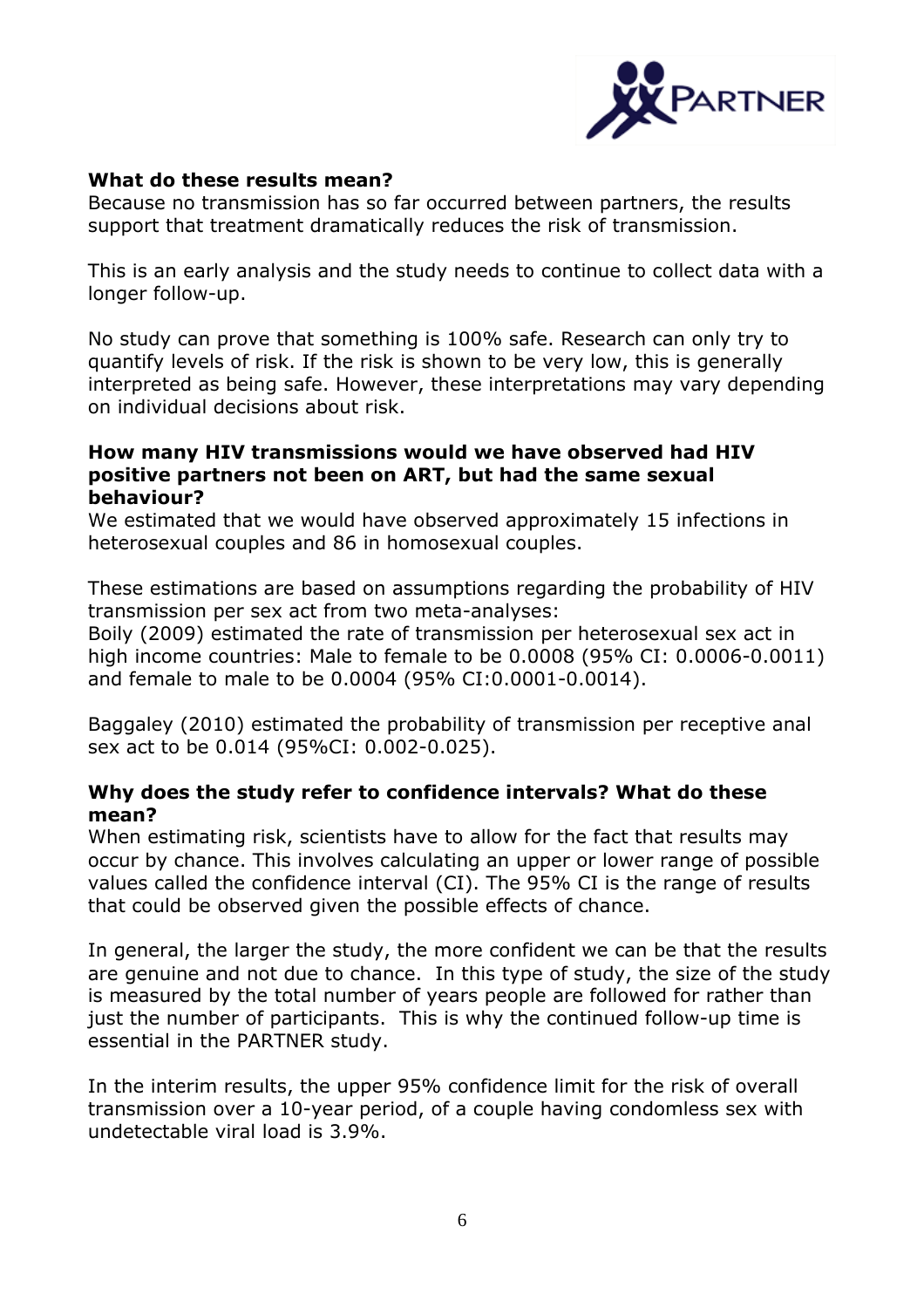

This essentially means that there is a 2.5% chance that the 10-year transmission risk is higher than 3.9%.

Compared with other risks of daily life, this maximum estimate could be considered as relatively low. However, it will also be a personal decision for deciding whether individual health risks are considered high or low, and whether the benefits outweigh the risks.

The upper limit of the 95%CI varies depending on the type of sex.

#### **What do the results tell us about risk for anal sex?**

The detailed questionnaires completed by study participants enable the PARTNER study to estimate risk of transmission via different types of sex.

Already, PARTNER has more data than any other study on the risk of HIV transmission by anal sex (straight or gay) when the positive partner has an undetectable viral load.

However, since the number of couples reporting anal sex was relatively low, the calculated maximum risk estimate for anal sex is higher.

The upper 95%CI for anal sex is 9.2% over 10 years.

This does not mean that PARTNER found any evidence that risk through anal sex is higher than risk through vaginal sex. This is a factor of the amount of data we have. With less data, there is more uncertainty due to the smaller number of couples reporting anal sex.

An extension of the PARTNER study, called PARTNER 2, is planned to increase the level of certainty of the risk from anal sex.

This is especially important for receptive anal sex with ejaculation.

#### **What is a linked transmission?**

A linked transmission is when a negative partner's new HIV infection is with a type of HIV that is similar to that of their HIV positive partner.

This uses a specialized genetic analysis called phylogenetic analysis.

Although this test cannot be used to prove the route of infection, it is very useful in being able to identify if the viruses in the two infections are related.

This is essential when looking at HIV risk because many previous studies reporting transmission between sero-different couples found that 25%-50% of those cases of new infection were from people outside the main relationship.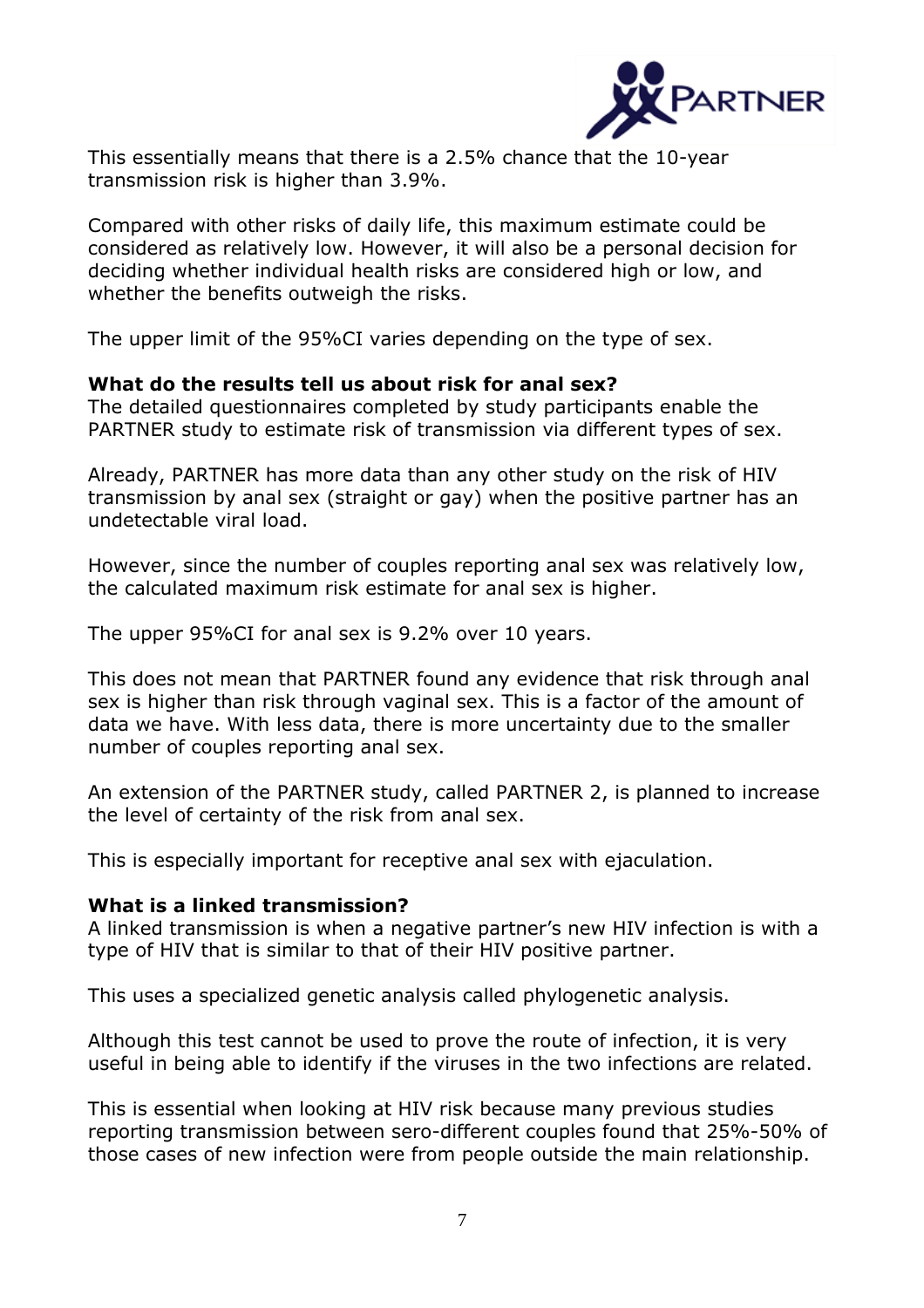

When the person with recent infection has an HIV viral strain that is genetically very close to that of their partner, it suggests that the virus might have been acquired from that partner. However, it is important to note that it does not necessarily prove this is the case.

If the negative partner becomes infected but their virus is genetically very different from the positive partner, this suggests that the infection was from a different sexual partner.

The genetic analysis is an essential part of the PARTNER study.

So far, the study has been able to show that although some HIV negative people in the study have become HIV positive, none of the new infections is with HIV similar to that of their positive partner in the PARTNER study. It was thus concluded that it is likely that these new infections were not from their respective partner in the PARTNER study.

## **Does this mean that people who became positive now know that they acquired HIV from someone else?**

The PARTNER study can only report that we found no linked transmissions within the partners enrolled in the study.

There may be other reasons why a transmission may not be included in these results, for example, if the viral load was detectable or if the last value recorded was over 1 year before.

However, the phylogenetic analysis shows that it is highly likely that these partners were infected by another source.

## **How many transmissions have occurred so far?**

The total number of HIV negative people in the study who became HIV positive was not included in the interim analysis, as the study is only focused on linked transmissions.

## **What else will the PARTNER study report?**

As well as the risk of transmission, the study includes questionnaires about behaviour and risk.

These results will be important to understand the motivations and beliefs behind not using condoms.

## **Does this mean a HIV negative person does not need a condom if their partner has an undetectable viral load?**

No. The results only show that based on the available follow-up data, no linked transmission has occurred.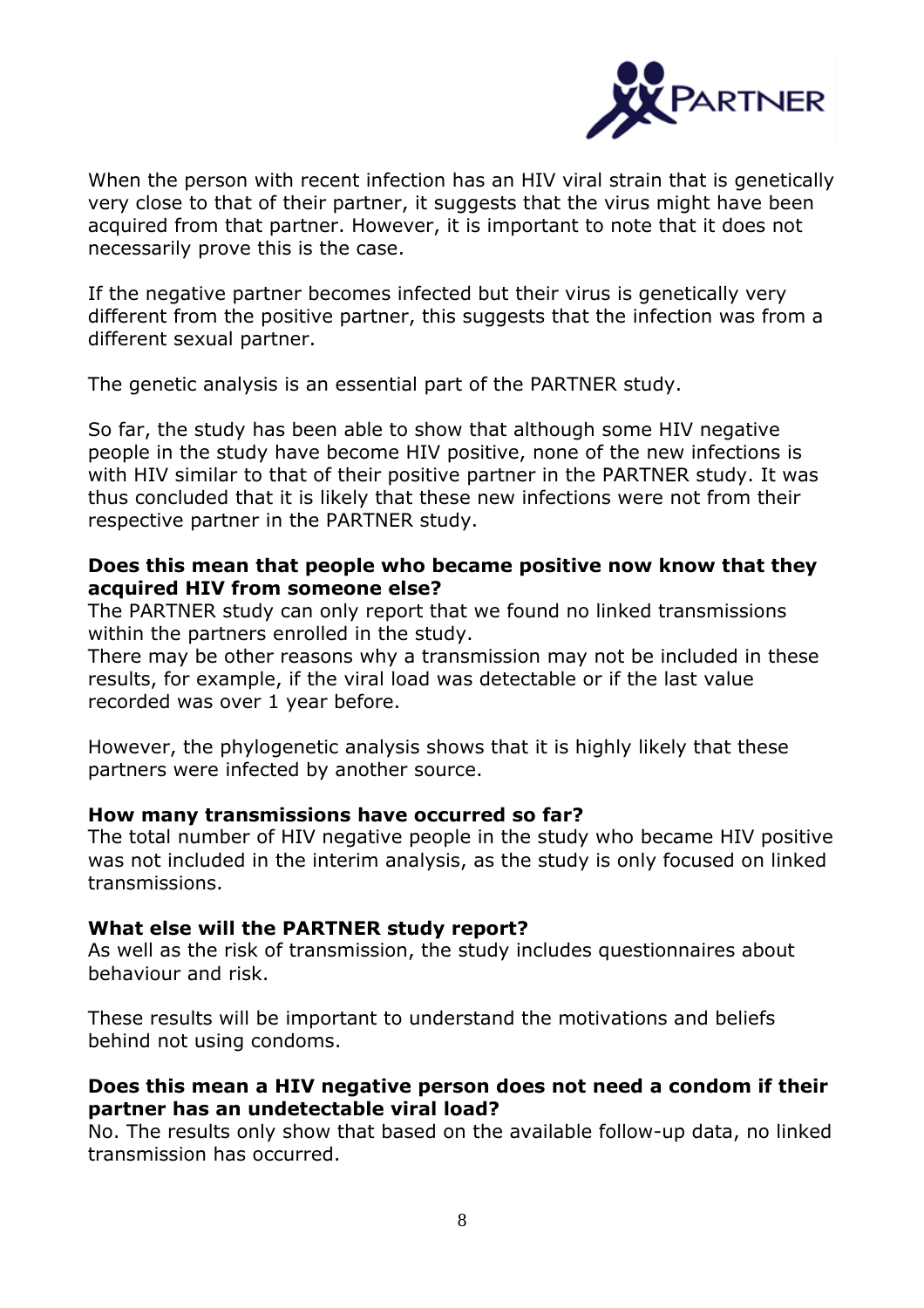

This information needs to be interpreted together with the 95% confidence limits. This is related to the size of the study and the amount of follow up.

The upper 95% confidence limit for the estimated transmission rates are not zero, so transmission is still possible.

Other factors may also be important.

STIs can make transmission more likely even if a person has an undetectable viral load. Condoms reduce the risk of some other infections.

Genetics may also be important. Some people are genetically more likely to become infected and others genetically more resistant. Genetic testing for this is not readily available or able to produce accurate results on individual risk.

It is also important to point out that we only studied couples who had previously had sex without a condom and transmission had not occurred. It could be that when having sex for the first time the risk is higher, for example, due to the negative partner being particularly susceptible to HIV in ways that we do not yet understand.

**How does the PARTNER study define 'undetectable viral load'?**  In the PARTNER study, an undetectable viral load was defined as being less than 200 copies/mL.

Different hospitals use viral load test that have different low-level cut-off values. For example, this can be at 20 or 50 or 200 copies/mL depending on the study site.

**How long does viral load remain undetectable after a viral load test?**  Viral load results only given information about the viral load at the time the blood was taken. So long as someone continues to take treatment on time, viral load is very likely to remain undetectable.

Approximately 5% of patients each year who are on stable treatment see their viral load rebound. This is largely thought to be related to difficulties with adherence. Viral load rebound in the context of good adherence to meds is unusual.

If someone stops treatment or misses medication for several days, it is likely that viral load will quickly become detectable.

## **Q and A's about PARTNER 2 in general**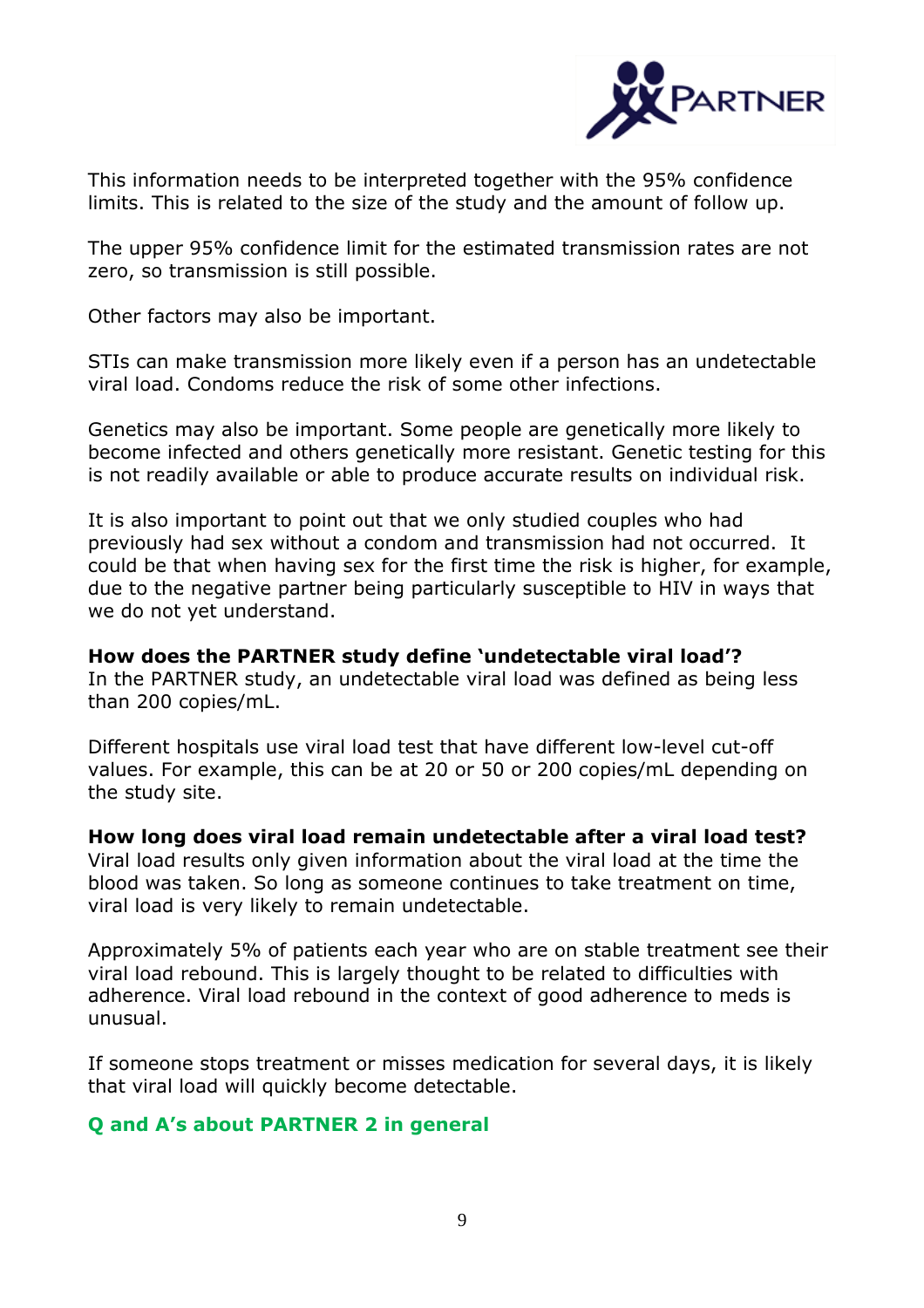

## **What is PARTNER 2?**

PARTNER 2 is a continuation of the main PARTNER study, but it will only enroll gay (MSM) couples.

## **Why is PARTNER 2 important?**

PARTNER 2 will provide the additional evidence required to have better confidence in the risks from anal sex.

This data is essential to inform potential scale up of ART for prevention in MSM, transgender women and others who have anal sex.

#### **How many MSM couples are needed?**

We need to enrol another 450couples. As 450 MSM couples are enrolled, this will take the total to approximately 950.

#### **Who can participate in PARTNER 2?**

Men living with HIV who are on antiretroviral treatment and had condomless sex at least once in the last six months with an HIV negative man can participate with their partners if they are supposed to have sex again in the future.

#### **How many follow up years are needed to estimate transmission risk in anal sex?**

To get the same level of confidence as the data on vaginal sex, we need to reach 2082 person years of follow up with anal sex.

## **Why is the MSM couple data so important?**

More precise knowledge of the actual risk will enable people to make decisions about risk based on accurate data.

Gay men need to have data on the actual risk from anal sex, not just have a risk assumed to be similar to vaginal sex.

It will also have major public health consequences. This is especially important in areas of the world where anal sex is a major route of forward transmission.

Additionally, it will be important for programmes based on the wider use of treatment to reduce transmission.

## **Who will fund PARTNER 2?**

Funding for PARTNER 2 will include pharmaceutical companies, national funds and charitable foundations.

So far ViiV, Augustinus Fonden (a Danish foundation) and A.P Møller Fonden (a Danish foundation) have sponsored PARTNER 2.

We are still actively looking for financial support to complete PARTNER 2.